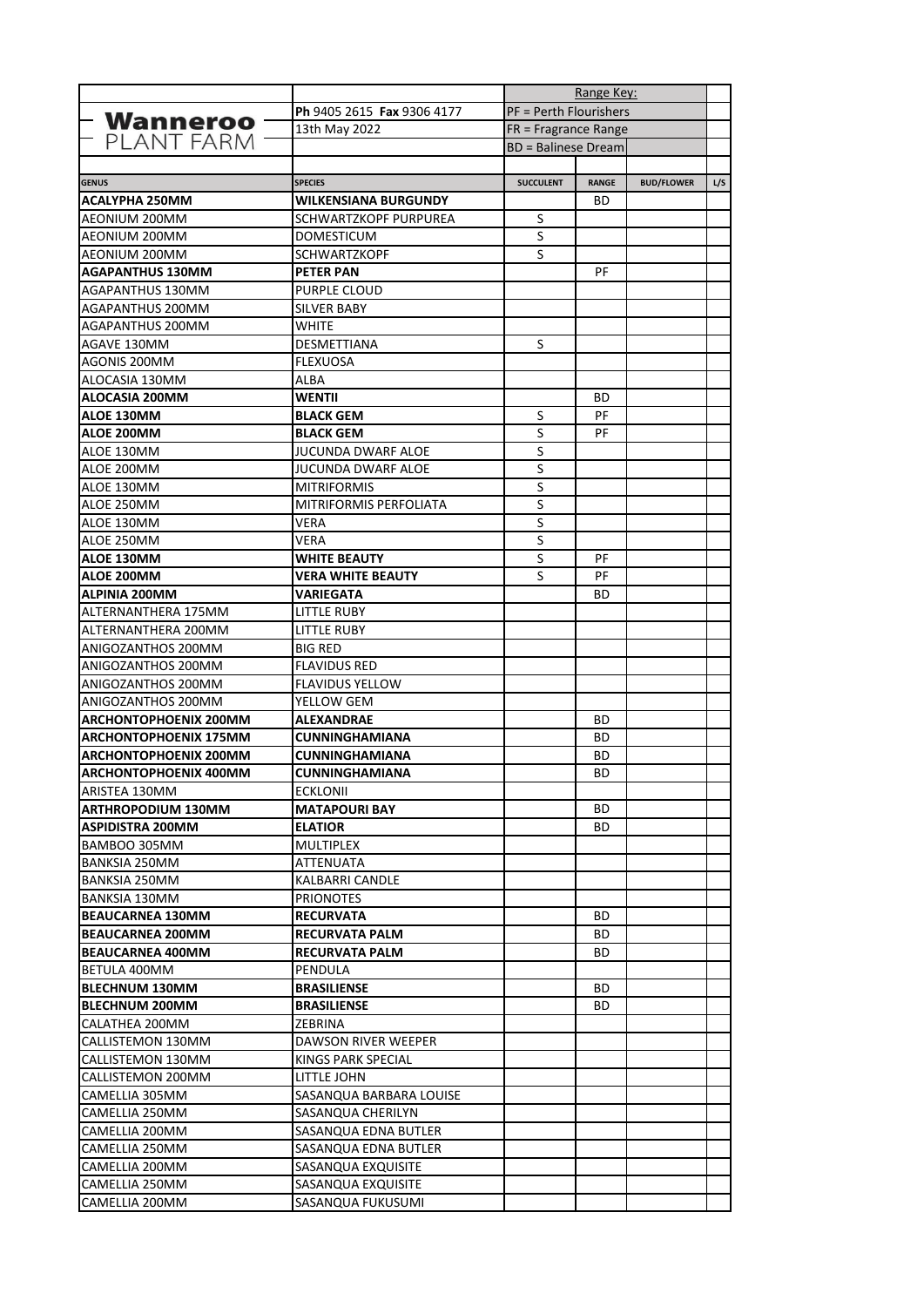| CAMELLIA 200MM                                 | SASANQUA HIRYU                                               |         |     |    |  |
|------------------------------------------------|--------------------------------------------------------------|---------|-----|----|--|
| CAMELLIA 200MM                                 | SASANQUA JEAN MAY                                            |         |     |    |  |
| CAMELLIA 305MM                                 | SASANQUA JENNIFER SUSANNE                                    |         |     |    |  |
| CAMELLIA 200MM                                 | SASANQUA JULIE ANN                                           |         |     |    |  |
| CAMELLIA 305MM                                 | SASANQUA LUCINDA                                             |         |     |    |  |
| CAMELLIA 200MM                                 | SASANQUA PARADISE BLUSH                                      |         |     |    |  |
| CAMELLIA 250MM                                 | SASANQUA PARADISE BLUSH                                      |         |     |    |  |
| CAMELLIA 250MM                                 | SASANQUA PARADISE HILDA                                      |         |     |    |  |
| CAMELLIA 200MM                                 | SASANQUA PURE SILK                                           |         |     |    |  |
| CAMELLIA 200MM                                 | SASANQUA ROSE ANN                                            |         |     |    |  |
| CAMELLIA 200MM                                 | SASANQUA SETSUGEKKA                                          |         |     |    |  |
| CAMELLIA 305MM                                 | SASANQUA WEROONA                                             |         |     |    |  |
| <b>CHAMAEDOREA 200MM</b>                       | <b>ELEGANS</b>                                               |         | BD  |    |  |
| CHAMELAUCIUM 200MM                             | <b>SNOW FLAKE</b>                                            |         |     |    |  |
| CHAMELAUCIUM 200MM                             | <b>MINI PINK PENCIL</b>                                      |         |     |    |  |
| CITHAREXYLUM 400MM                             | <b>FIDDLEWOOD</b>                                            |         |     |    |  |
| <b>CLIVIA 175MM</b>                            | MINIATA                                                      |         | BD  |    |  |
| <b>CLIVIA 200MM</b>                            | <b>MINIATA</b>                                               |         | BD  |    |  |
| COLEONEMA 200MM                                | ALBUM                                                        |         |     |    |  |
| COLEONEMA 200MM                                | AUREA                                                        |         |     |    |  |
| COLEONEMA 130MM                                | <b>COMPACTUM</b>                                             |         |     |    |  |
| COLEONEMA 200MM                                | COMPACTUM                                                    |         |     | F  |  |
| CONOSTYLUS 130MM                               | CANDICANS                                                    |         |     |    |  |
| <b>CORDYLINE 130MM</b>                         | CARUBA BLACK                                                 |         |     |    |  |
| CORDYLINE 200MM                                | PINK DIAMOND                                                 |         |     |    |  |
| CORDYLINE 200MM                                | CARUBA BLACK                                                 |         |     |    |  |
| <b>CORDYLINE 130MM</b>                         | NEGRA                                                        |         |     |    |  |
| <b>CORDYLINE 130MM</b>                         | <b>RUBRA</b>                                                 |         |     |    |  |
| <b>COTYLEDON 200MM</b>                         | <b>DANS DELIGHT</b>                                          | S       | РF  |    |  |
| <b>CRASSULA 200MM</b>                          |                                                              | S       | РF  |    |  |
|                                                | ARGENTINIA CORAL                                             | S       |     |    |  |
| CRASSULA 130MM                                 | CALICO KITTEN                                                | $\sf S$ | РF  |    |  |
| <b>CRASSULA 130MM</b><br><b>CRASSULA 200MM</b> | <b>CAPITELLA CAMPFIRE</b><br><b>CAPITELLA CAMPFIRE</b>       | S       | РF  |    |  |
| CRASSULA 130MM                                 | MINI JADE                                                    | S       |     |    |  |
| CRASSULA 200MM                                 |                                                              | S       |     |    |  |
|                                                | MINI JADE                                                    |         |     |    |  |
| CRASSULA 200MM<br><b>CRASSULA 130MM</b>        | <b>MUSCOSA</b><br><b>OVATA</b>                               | S<br>S  | РF  |    |  |
| <b>CRASSULA 200MM</b>                          |                                                              | S       | РF  |    |  |
| <b>CRASSULA 130MM</b>                          | OVATA<br>OVATA BLUEBIRD                                      | S       | PF  |    |  |
| <b>CRASSULA 200MM</b>                          | <b>OVATA BLUEBIRD</b>                                        | S       | РF  |    |  |
|                                                |                                                              | S       | PF  |    |  |
| <b>CRASSULA 130MM</b>                          | <b>RIPPLE JADE</b>                                           | $\sf S$ | PF  |    |  |
| <b>CRASSULA 200MM</b>                          | <b>RIPPLE JADE</b>                                           | S       |     |    |  |
| <b>CRASSULA 130MM</b>                          | TETRAGONA                                                    |         | PF  |    |  |
| CRINUM 200MM                                   | PEDUNCULATUM                                                 |         |     |    |  |
| CRINUM 250MM                                   | PEDUNCULATUM                                                 |         |     |    |  |
| CRINUM 305MM                                   | PEDUNCULATUM                                                 |         |     |    |  |
| <b>CTENANTHE 130MM</b>                         | <b>GREY STAR NEVER NEVER</b>                                 |         |     |    |  |
| CTENANTHE 200MM<br><b>CTENANTHE 250MM</b>      | <b>GREY STAR NEVER NEVER</b><br><b>GREY STAR NEVER NEVER</b> |         |     |    |  |
|                                                |                                                              |         |     |    |  |
| <b>CUPRESSUS 305MM</b>                         | <b>GLAUCA</b>                                                |         |     |    |  |
| <b>CUPRESSUS 250MM</b>                         | SWAYNES GOLD                                                 |         |     |    |  |
| CYCAD 255MM                                    | REVOLUTA                                                     |         |     |    |  |
| CYCAS 400MM                                    | REVOLUTA                                                     |         |     |    |  |
| CYCAS 500MM                                    | REVOLUTA                                                     |         |     |    |  |
| <b>CYRTOMIUM 130MM</b>                         | <b>FALCATUM</b>                                              |         | BD. |    |  |
| DIANELLA 130MM                                 | VARIEGATED                                                   |         |     |    |  |
| DIANELLA 200MM                                 | VARIEGATED                                                   |         |     |    |  |
| DICHONDRA 130MM                                | <b>REPENS</b>                                                |         |     |    |  |
| DICHONDRA 130MM                                | SILVER FALLS                                                 |         |     |    |  |
| DIETES 130MM                                   | <b>BICOLOUR</b>                                              |         |     |    |  |
| DIETES 200MM                                   | <b>BICOLOUR</b>                                              |         |     |    |  |
| DIETES 130MM                                   | GRANDIFLORA                                                  |         |     | F. |  |
| DIETES 130MM                                   | <b>IRIDIOIDES</b>                                            |         |     |    |  |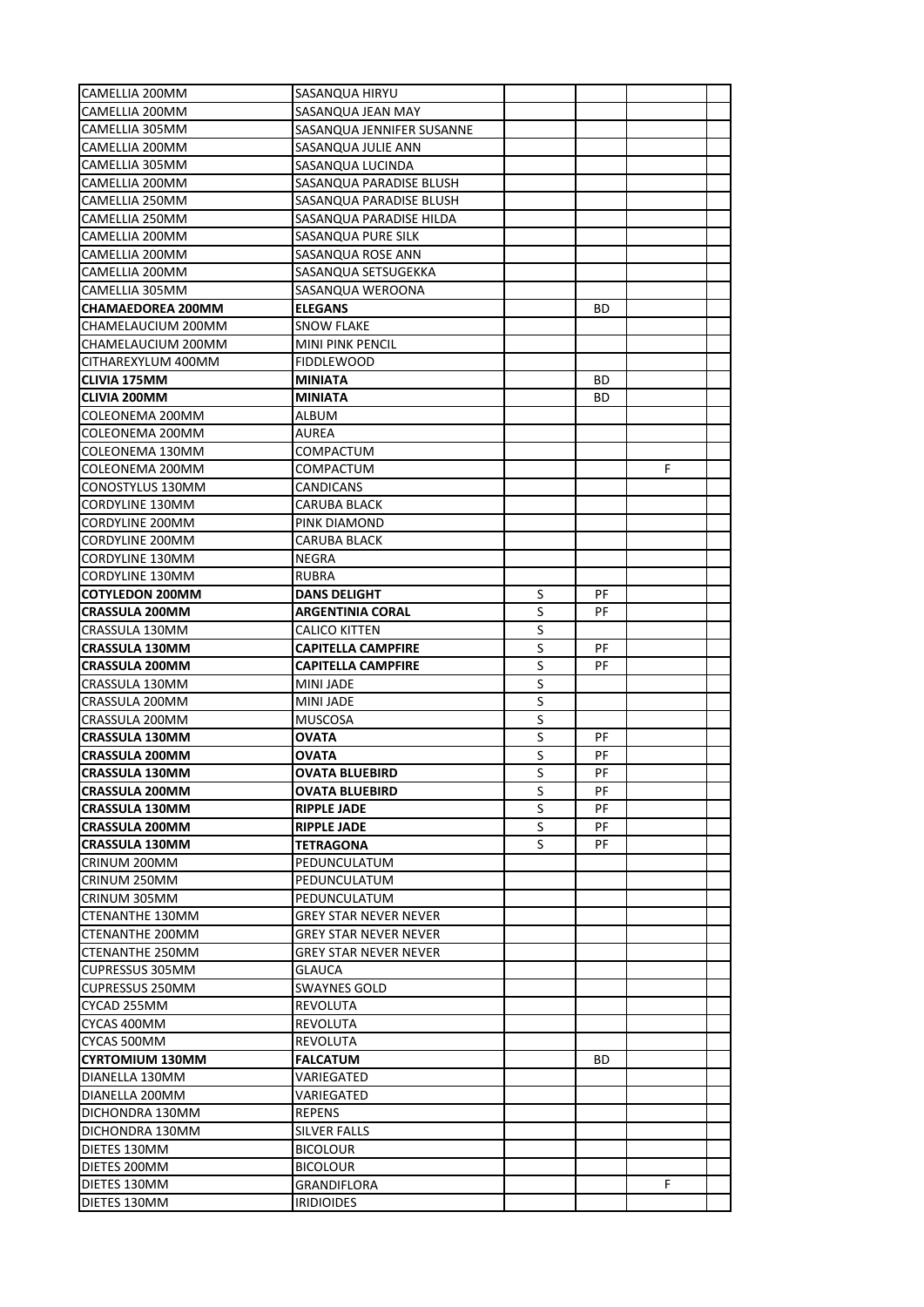| DIETES 130MM                       | IRIDIOIDES TINY DANCER           |   |     |     |     |
|------------------------------------|----------------------------------|---|-----|-----|-----|
| DIETES 200MM                       | IRIDIOIDES TINY DANCER           |   |     |     |     |
| DRACAENA 305MM                     | <b>DRACO</b>                     |   |     |     |     |
| DRACAENA 400MM                     | <b>DRACO</b>                     |   |     |     |     |
| DRACAENA 250MM                     | MARGINATA BLACK KNIGHT           |   |     |     |     |
| DURANTA 130MM                      | <b>SHEENAS GOLD</b>              |   |     |     |     |
| DYPSIS 305MM                       | <b>DECARYII</b>                  |   | BD  |     |     |
| DYPSIS 175MM                       | <b>LUTESCENS</b>                 |   | BD  |     |     |
| <b>DYPSIS 200MM</b>                | <b>LUTESCENS</b>                 |   | ВD  |     |     |
| <b>DYPSIS 250MM</b>                | <b>LUTESCENS</b>                 |   | BD  |     |     |
| ECHEVERIA 200MM                    | <b>BIG RED</b>                   | S |     |     |     |
| ECHEVERIA 130MM                    | <b>BLUE METAL</b>                | S |     |     |     |
| <b>IELKHORN 200MM</b>              | <b>POTTED</b>                    |   | BD  |     |     |
| <b>ELKHORN 255MM</b>               | <b>POTTED</b>                    |   | BD  |     |     |
| EPIPREMNUM 130MM                   | AUREUS                           |   |     |     |     |
| EPIPREMNUM 130MM                   | GREEN                            |   |     |     |     |
| EPIPREMNUM 130MM                   | <b>SNOW QUEEN</b>                |   |     |     |     |
| EREMOPHILA 200MM                   | KALBARRI CARPET                  |   |     |     |     |
| EUCALYPTUS 400MM                   | <b>GOMPHECEPHALA</b>             |   |     |     |     |
| EUCALYPTUS 305MM                   | PETIOLARIS                       |   |     |     |     |
| EUCALYPTUS 305MM                   | <b>VICTRIX</b>                   |   |     |     |     |
| EUPHORBIA 200MM                    | <b>CIGAR TREE</b>                |   |     |     |     |
| EUPHORBIA 200MM                    | <b>INDIAN TREE SPURGE ORANGE</b> | S | PF  |     |     |
| <b>EUPHORBIA 250MM</b>             | <b>INDIAN TREE SPURGE ORANGE</b> | S | PF  |     |     |
| <b>EUPHORBIA 200MM</b>             | <b>TIRUCALLI FIRESTICK GREEN</b> | S | PF  |     |     |
| <b>EUPHORBIA 305MM</b>             | <b>FIRE STICK GREEN</b>          | S | PF  |     |     |
| EUPHORBIA 200MM                    | ZIG ZAG                          | S |     |     |     |
| <b>FICUS 130MM</b>                 | <b>BAMBINO</b>                   |   |     |     | LS. |
| FICUS 200MM                        | <b>BAMBINO</b>                   |   |     |     |     |
| FICUS 130MM                        | EXOTICA VARIGATED                |   |     |     |     |
| FICUS 400MM                        | HILLII FLASH STD                 |   |     |     |     |
| <b>FICUS 200MM</b>                 | <b>LYRATA</b>                    |   | BD  |     |     |
| <b>FICUS 250MM</b>                 | <b>LYRATA</b>                    |   | BD  |     |     |
| FICUS 200MM                        | MELANY                           |   |     |     |     |
| <b>FICUS 130MM</b>                 | <b>ELASTICA BURGUNDY</b>         |   | ВD  |     |     |
| <b>FICUS 130MM</b>                 | <b>ELASTICA RUBY</b>             |   | ВD  |     |     |
| <b>FICUS 200MM</b>                 | <b>ELASTICA RUBY</b>             |   | ВD  |     |     |
| FICUS 200MM                        | TINEKE                           |   |     |     |     |
| <b>FRANGIPANI 400MM</b>            | <b>WHITE VARIETY</b>             |   |     |     |     |
| <b>FRAXINUS 200MM</b>              | <b>GRIFFITHII</b>                |   |     |     |     |
| FRAXINUS 305MM                     | <b>GRIFFITHII</b>                |   |     |     |     |
| FRAXINUS 400MM                     | <b>GRIFFITHII</b>                |   |     |     |     |
| <b>FURCRAEA 130MM</b>              | <b>MEDIOPICTA</b>                |   | BD. |     |     |
| <b>FURCRAEA 400MM</b>              | <b>MEDIOPICTA</b>                |   | BD. |     |     |
| <b>GARDENIA 200MM</b>              | <b>AIMEE YOSHIBA</b>             |   | FR  |     |     |
| <b>GARDENIA 200MM</b>              | <b>FLORIDA</b>                   |   | FR  |     |     |
| <b>GARDENIA 200MM</b>              | <b>FOUR SEASONS</b>              |   | FR  | B/F |     |
| <b>GARDENIA 200MM</b>              | <b>GOLD MAGIC</b>                |   | FR  |     |     |
| <b>GARDENIA 200MM</b>              |                                  |   |     |     |     |
| <b>GARDENIA 200MM</b>              |                                  |   |     |     |     |
| <b>GARDENIA 200MM</b>              | <b>GRAND STAR</b>                |   | FR  |     |     |
|                                    | <b>PROFESSOR PUCCI</b>           |   | FR  |     |     |
|                                    | <b>RADICANS</b>                  |   | FR  | F.  |     |
| <b>GRAPTOVERIA 200MM</b>           | <b>OPALINA</b>                   | S | PF  |     |     |
| GREVILLEA 130MM                    | <b>BONNIE PRINCE CHARLIE</b>     |   |     |     |     |
| <b>GREVILLEA 200MM</b>             | <b>BONNIE PRINCE CHARLIE</b>     |   |     |     |     |
| <b>GREVILLEA 200MM</b>             | CARAMAR ORANGE                   |   |     |     |     |
| GREVILLEA 200MM                    | <b>CRITHMIFOLIA</b>              |   |     |     |     |
| <b>GREVILLEA 130MM</b>             | <b>GIN GIN GEM</b>               |   |     |     |     |
| <b>GREVILLEA 175MM</b>             | <b>GIN GIN GEM</b>               |   |     |     |     |
| GREVILLEA 200MM                    | JUBILEE                          |   |     |     |     |
| <b>GREVILLEA 130MM</b>             | <b>JUNIPER ROSE</b>              |   |     |     |     |
| <b>GREVILLEA 200MM</b>             | JUNIPER ROSE                     |   |     |     |     |
| GREVILLEA 130MM<br>GREVILLEA 130MM | OBTUSIFOLIA<br>RED CLUSTER       |   |     |     |     |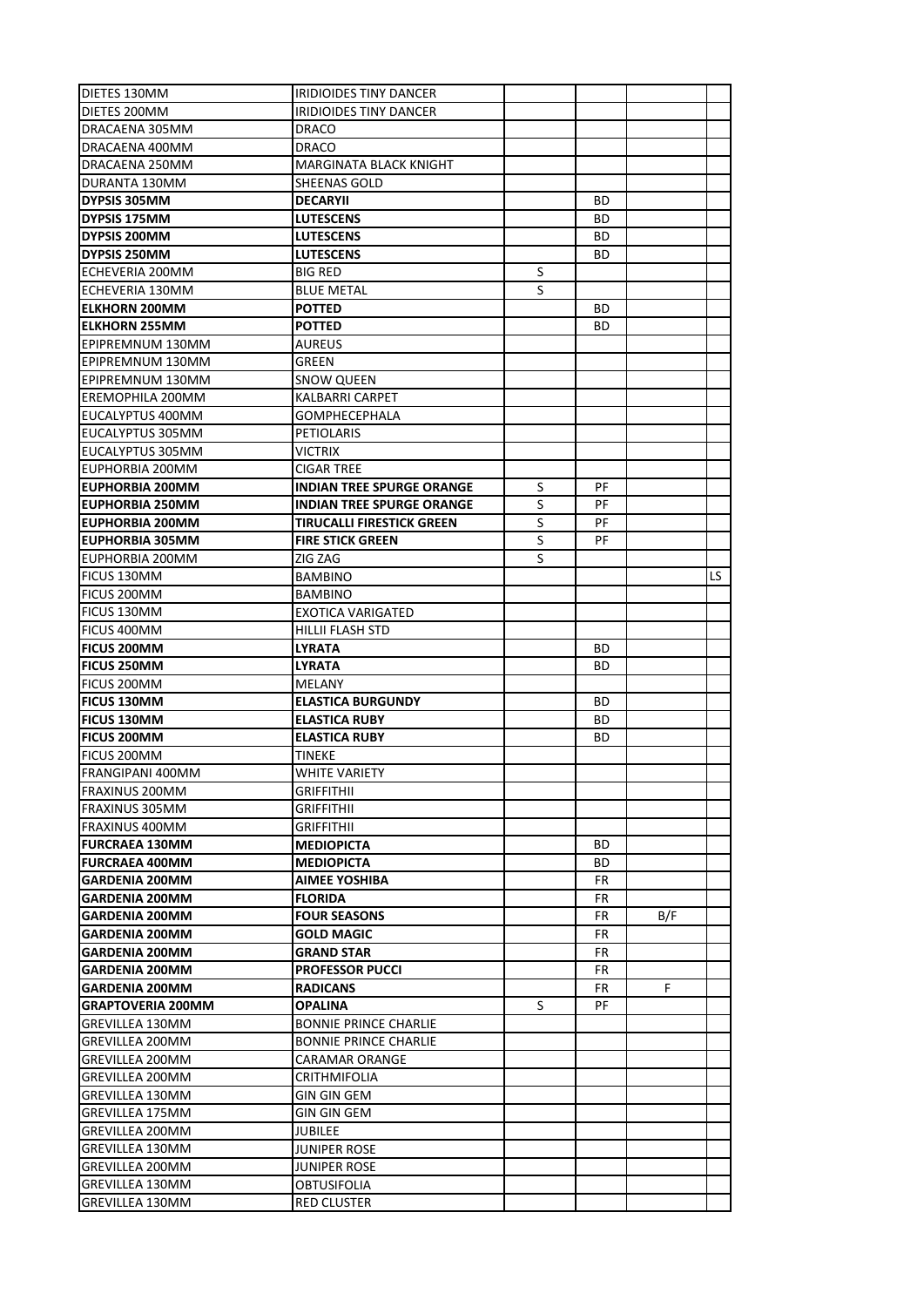| <b>GREVILLEA 200MM</b>                  | RED CLUSTER                |   |     |  |
|-----------------------------------------|----------------------------|---|-----|--|
| <b>GREVILLEA 200MM</b>                  | <b>SCARLET SPRITE</b>      |   |     |  |
| <b>GREVILLEA 200MM</b>                  | THELEMANNIANA GREEN        |   |     |  |
| <b>GREVILLEA 200MM</b>                  | THELEMANNIANA GREEN GEM    |   |     |  |
| <b>GREVILLEA 200MM</b>                  | <b>TUCKERTIME FRUITBOX</b> |   |     |  |
| <b>GREVILLEA 200MM</b>                  | WINPARA GEM                |   |     |  |
| HAKEA 200MM                             | LAURINA                    |   |     |  |
| HAKEA 250MM                             | LAURINA                    |   |     |  |
| <b>HEDERA 130MM</b>                     | CANARIENSIS                |   |     |  |
| HELXINE 130MM                           | <b>BABYS TEARS</b>         |   |     |  |
| HEMIANDRA 200MM                         | <b>PUGENS PURPLE</b>       |   |     |  |
| <b>HIBISCUS 200MM</b>                   | TILLIACEUS RUBRA           |   | ВD  |  |
| HIBISCUS 250MM                          | TILIACEUS RUBRUM           |   |     |  |
| HIBISCUS 400MM                          | TILEACEUS GREEN            |   |     |  |
| <b>JASMINE 130MM</b>                    | <b>AZORICUM</b>            |   | FR  |  |
| <b>JASMINE 200MM</b>                    | <b>AZORICUM</b>            |   | FR  |  |
| KALANCHOE 130MM                         | <b>DUMBO</b>               | S |     |  |
| <b>KALANCHOE 130MM</b>                  | <b>FEDTSCHENKOI</b>        | S | РF  |  |
| <b>KALANCHOE 200MM</b>                  | <b>FEDTSCHENKOI</b>        | S | РF  |  |
| KALANCHOE 130MM                         | TOMENTOSA                  | S |     |  |
| <b>LAVENDER 130MM</b>                   | <b>DENTATA</b>             |   | FR  |  |
| LEPTOSPERMUM 200MM                      | NANUM RUBRUM               |   |     |  |
| LEPTOSPERMUM 200MM                      | PEARL                      |   |     |  |
| LIRIOPE 130MM                           | <b>EVERGREEN GIANT</b>     |   |     |  |
| LIRIOPE 130MM                           | VARIAGATA                  |   |     |  |
| LOMANDRA 130MM                          | <b>HYSTRIX</b>             |   |     |  |
| LOMANDRA 130MM                          | LONGIFOLIA                 |   |     |  |
|                                         |                            |   |     |  |
| LOMANDRA 130MM<br><b>MAGNOLIA 250MM</b> | LONGIFOLIA LIME TUFF       |   | FR  |  |
|                                         | LITTLE GEM                 |   |     |  |
| <b>MAGNOLIA 300MM</b>                   | LITTLE GEM                 |   | FR  |  |
| <b>MAGNOLIA 400MM</b>                   | LITTLE GEM                 |   | FR  |  |
| <b>MAGNOLIA 500MM</b>                   | LITTLE GEM                 |   | FR  |  |
| MALUS 400MM                             | <b>IOENSIS PLENA</b>       |   |     |  |
| MELALEUCA 305MM                         | LANCEOLATA                 |   |     |  |
| MELALEUCA 400MM                         | QUINQUENERVIA              |   |     |  |
| MESEMBRYANTHEMUM 200MM                  | <b>PIGFACE MAGENTA</b>     | S | РF  |  |
| MONSTERA 130MM                          | LANIATA                    |   |     |  |
| MONSTERA 200MM                          | TAUERII                    |   |     |  |
| MONSTERA 305MM                          | TAUERII                    |   |     |  |
| <b>MURRAYA 200MM</b>                    | <b>PANICULATA</b>          |   | FR  |  |
| MURRAYA 305MM                           | PANICULATA                 |   | FR  |  |
| MYOPORUM 130MM                          | PARVIFOLIUM FINE LEAF      |   |     |  |
| MYOPORUM 200MM                          | PARVIFOLIUM PINK           |   |     |  |
| MYRSINE 130MM                           | AFRICANS                   |   |     |  |
| NANDINA 200MM                           | DOMESTICA BLUSH            |   |     |  |
| NANDINA 250MM                           | DOMESTICA BLUSH            |   |     |  |
| NANDINA 200MM                           | DOMESTICA MOONBAY          |   |     |  |
| NANDINA 200MM                           | <b>NANA</b>                |   | BD. |  |
| NANDINA 200MM                           | OBSESSION                  |   |     |  |
| NEPHROLEPIS 130MM                       | <b>EMERALD QUEEN</b>       |   |     |  |
| NEPHROLEPIS 200MM                       | <b>EMERALD QUEEN</b>       |   |     |  |
| NEPHROLEPIS 130MM                       | <b>FLORIANE</b>            |   |     |  |
| NEPHROLEPIS 130MM                       | TEDDY JUNIOR               |   |     |  |
| NERIUM 250MM                            | OLEANDER SINGLE PEACH      |   |     |  |
| OLIVE 100L                              | <b>MISSION</b>             |   |     |  |
| OLIVE 305MM                             | <b>PICCOLO</b>             |   |     |  |
| OLIVE 400MM                             | <b>PICCOLO</b>             |   |     |  |
| OPHIOPOGON 130MM                        | <b>BALI STRIPE</b>         |   |     |  |
| OPHIOPOGON 100MM                        | JAPONICUS NIGRESCENS       |   |     |  |
| OTHONNA 130MM                           | CAPENSIS RUBY NECKLACE     | S |     |  |
| PATERSONIA 130MM                        | <b>OCCIDENTALIS</b>        |   |     |  |
| PEPEROMIA 130MM                         | WATERMELON                 |   |     |  |
| PHILODENDRON 200MM                      | <b>BLACK CARDINAL</b>      |   |     |  |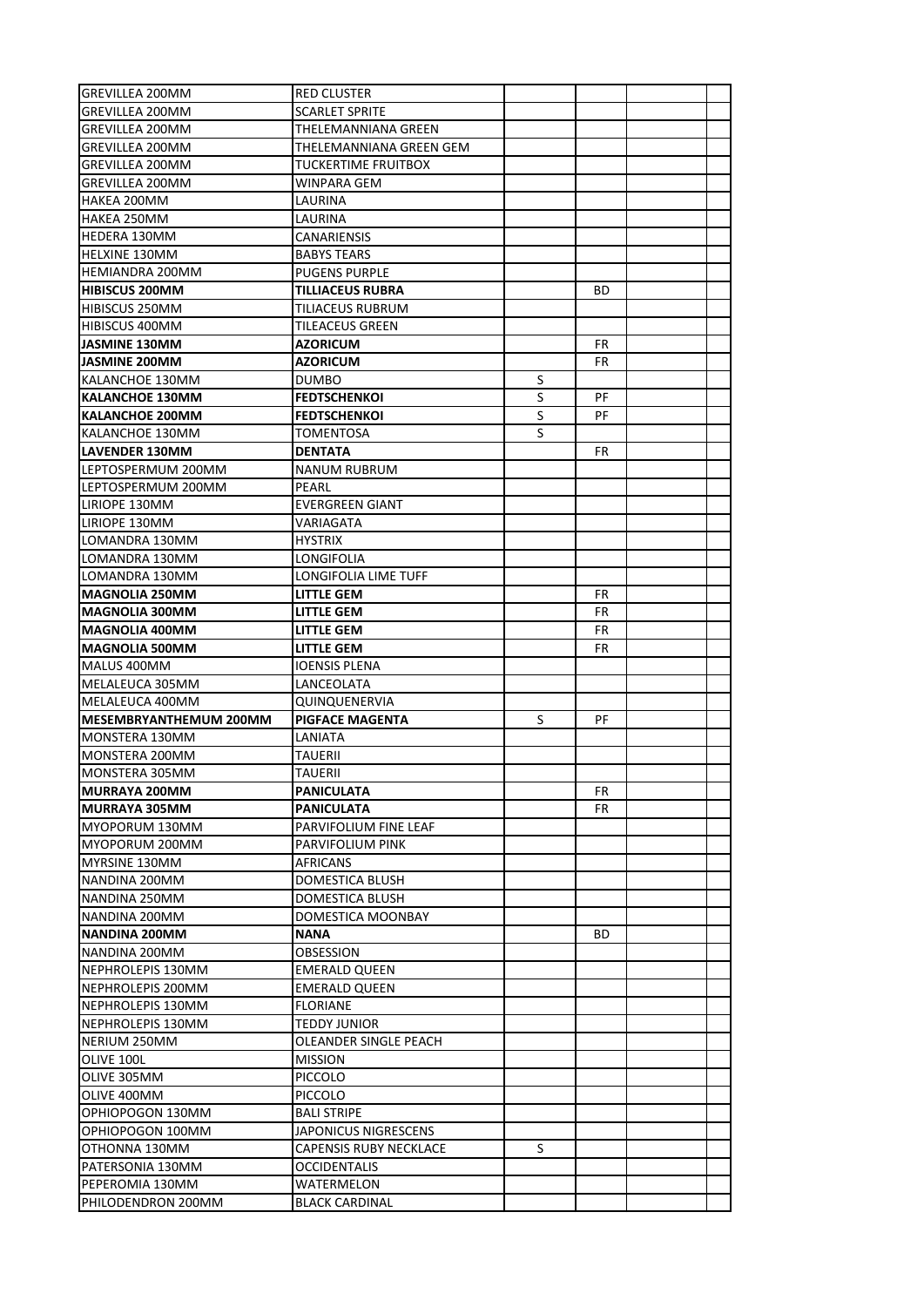| PHILODENDRON 130MM        | CORDATUM                  |   |     |   |  |
|---------------------------|---------------------------|---|-----|---|--|
| PHILODENDRON 130MM        | <b>FLORIDA</b>            |   |     |   |  |
| <b>PHILODENDRON 130MM</b> | HOPE                      |   | BD  |   |  |
| PHILODENDRON 200MM        | <b>HOPE</b>               |   | BD  |   |  |
| PHILODENDRON 130MM        | <b>MICANS</b>             |   |     |   |  |
| PHILODENDRON 175MM        | <b>MINIMA</b>             |   |     |   |  |
| PHILODENDRON 200MM        | PINK PRINCESS             |   |     |   |  |
| PHILODENDRON 130MM        | <b>ROJO CONGO</b>         |   | ВD  |   |  |
| <b>PHILODENDRON 200MM</b> | <b>ROJO CONGO</b>         |   | BD  |   |  |
| PHILODENDRON 200MM        | XANADU                    |   | BD  |   |  |
| PHORMIUM 130MM            | <b>BLACK BEAUTY</b>       |   |     |   |  |
| PITTOSPORUM 200MM         | MISS MUFFET               |   |     |   |  |
| PITTOSPORUM 250MM         | <b>MISS MUFFET</b>        |   |     |   |  |
| PLUMERIA 255MM            | <b>PINK</b>               |   |     |   |  |
| PLUMERIA 305MM            | <b>PINK</b>               |   |     |   |  |
| PLUMERIA 400MM            | <b>PINK</b>               |   |     |   |  |
| PLUMERIA 100LTR           | <b>PINK</b>               |   |     |   |  |
| PORTULACARIA 130MM        | AFRA                      | S | PF  |   |  |
| PORTULACARIA 200MM        | AFRA                      | S | РF  |   |  |
| PRATIA 130MM              | PENDUNCULATA              |   |     |   |  |
| PYRUS 400MM               | <b>BRADFORD</b>           |   |     |   |  |
| PYRUS 400MM               | CALLERYANA CAPITAL        |   |     |   |  |
| PYRUS 400MM               | CALLERYANA CHANTICLEER    |   |     |   |  |
| PYRUS 400MM               | CLEVELAND SELECT          |   |     |   |  |
| PYRUS 400MM               | SALICIFOLIA PENDULA       |   |     |   |  |
| PYRUS 100L                | <b>USSURIENSIS</b>        |   |     |   |  |
| RADERMACHER 200MM         | JADE JEWEL                |   |     |   |  |
| RADERMACHER 305MM         | SUMMERSCENT               |   |     |   |  |
| RANDIA 130MM              | <b>FITZALANII</b>         |   | FR  |   |  |
| <b>RANDIA 200MM</b>       | <b>FITZILANII</b>         |   | FR  |   |  |
| <b>RHAPHIOLEPIS 200MM</b> | COSMIC PINK               |   |     |   |  |
| <b>RHAPHIOLEPIS 200MM</b> | <b>INDICA SNOW MAIDEN</b> |   |     |   |  |
| RHAPHIOLEPIS 400MM        | INTERMEDIA                |   |     |   |  |
| <b>RHOEO 130MM</b>        | SPATHACEA                 |   | BD  |   |  |
| ROBINIA 500MM             | <b>INERMIS MOP TOP</b>    |   |     |   |  |
| <b>ROSEMARY 130MM</b>     | TUSCAN BLUE               |   | FR  |   |  |
| ROYENA 130MM              | LUCIDA                    |   |     |   |  |
| RUSSELIA 200MM            | <b>EQUISETIFORMIS</b>     |   |     | F |  |
| SAPIUM 200MM              | SEBIFERMUM CHINESE TALLOW |   |     |   |  |
| SCAEVOLA 130MM            | WHITE FAIRY               |   |     |   |  |
| SCAEVOLA 130MM            | <b>PURPLE FANFARE</b>     |   |     |   |  |
| SCHEFFLERA 130MM          | GOLD                      |   |     |   |  |
| SCHEFFLERA 175MM          | GOLD                      |   |     |   |  |
| <b>SCHEFFLERA 200MM</b>   | ACTINO ALPINE JUNIOR      |   |     |   |  |
| SEDEVERIA 130MM           | YELLOW HUMBERT            | S |     |   |  |
| <b>SEDUM 200MM</b>        | <b>ALBUM CHLOROTICUM</b>  | S | РF  |   |  |
| <b>SEDUM 130MM</b>        | <b>AMERICANUM</b>         | S | PF  |   |  |
| <b>SEDUM 200MM</b>        | AMERICANUM                | S | PF  |   |  |
| SEDUM 130MM               | <b>RUBROTINCTUM</b>       | S | PF  |   |  |
| <b>SEDUM 200MM</b>        | <b>RUBROTINCTUM</b>       | S | PF  |   |  |
| SEMPERVIVUM 130MM         | PURPUREA                  | S |     |   |  |
| SENECIO 130MM             | <b>MACROGLOSSUS HB</b>    | S |     |   |  |
| SENECIO 130MM             | SPEARHEAD                 | S |     |   |  |
| SENECIO 200MM             | SPEARHEAD                 | S |     |   |  |
| <b>SENECIO 250MM</b>      | <b>TALINOIDES</b>         | S | PF  |   |  |
| STRELITZIA 200MM          | <b>NICHOLAI</b>           |   | BD. |   |  |
| <b>STRELITZIA 255MM</b>   | <b>NICHOLAI</b>           |   | BD  |   |  |
| <b>SUCCULENT 130MM</b>    | <b>ASSORTED</b>           | S |     |   |  |
|                           |                           | S |     |   |  |
| SUCCULENT 200MM           | ASSORTED                  | S | PF  |   |  |
| <b>SUCCULENT 200MM</b>    | <b>SEASONAL ASSORTED</b>  |   |     |   |  |
| SYNGONIUM 130MM           | RED QUEEN                 |   |     |   |  |
| SYNGONIUM 130MM           | <b>RED HEART</b>          |   | BD  |   |  |
| <b>SYNGONIUM 130MM</b>    | <b>WHITE BUTTERFLY</b>    |   | BD. |   |  |